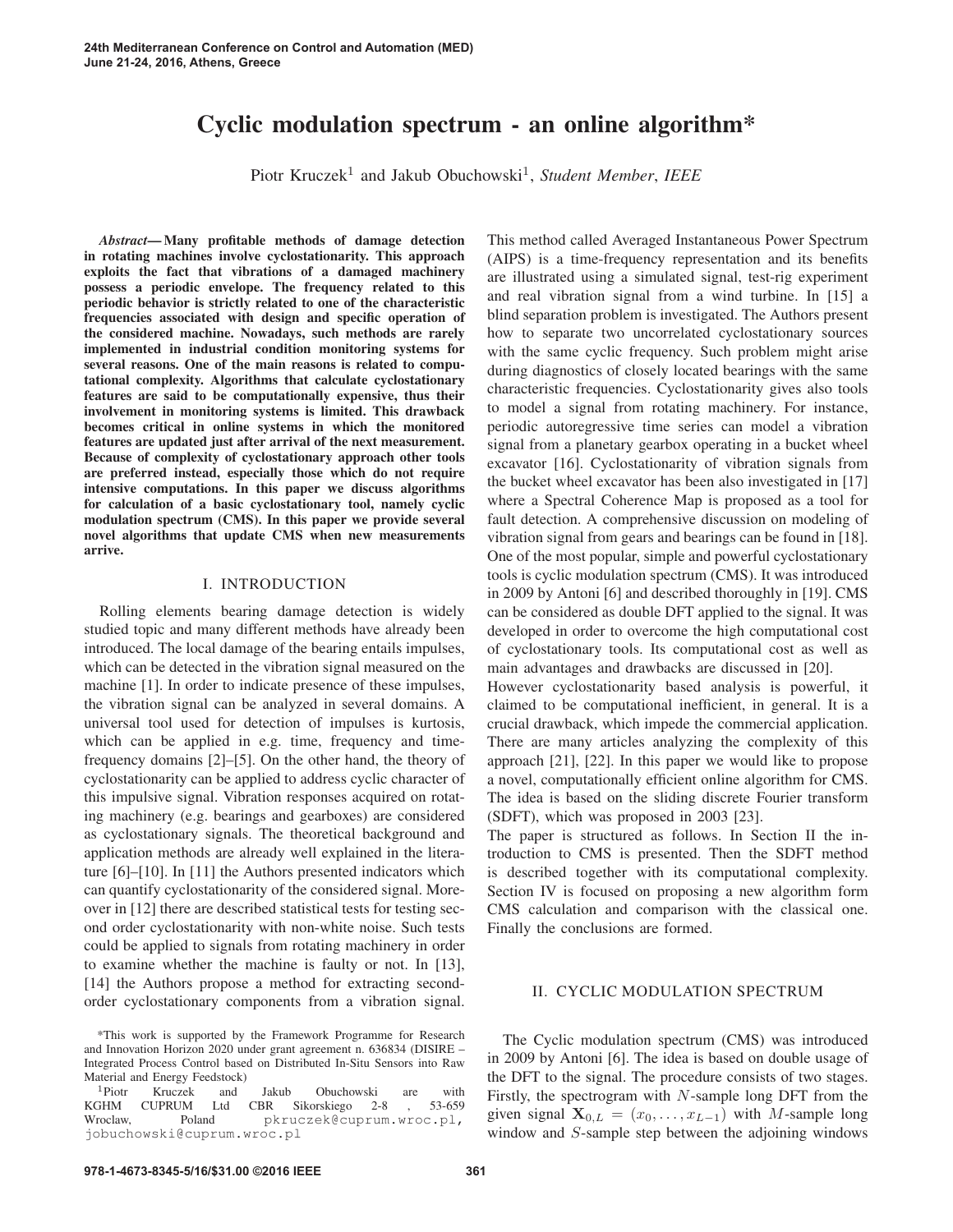has to be computed:

$$
\begin{aligned} \mathbf{Spec}(n, f) &= |STFT(n, f)|^2 = \\ &= \left| \sum_{m=0}^{N-1} w(m)x(n+m)e^{-2i\pi fm/N} \right|^2, \end{aligned} \tag{1}
$$

where  $w(\cdot)$  is a window function,  $n = 1, \ldots, \lfloor (L - M + S)/S \rfloor$  is the time index f is a frequency bin and  $N > M$ S)/S is the time index, f is a frequency bin and  $N \geq M$ . Then let  $K = \lfloor (L-M+S)/S \rfloor$  be the number of time points<br>in which spectrogram is calculated (the number of windows) in which spectrogram is calculated (the number of windows). In order to compute CMS, the DFT of the spectrogram slices for each  $f$  separately has to be calculated

$$
CMS(\alpha, f, \mathbf{X}_{0,L}) = DFT(\mathbf{Spec}(n, f)) =
$$
  
= 
$$
\sum_{n=0}^{K-1} \mathbf{Spec}(n, f) e^{-2i\pi n \alpha/K}.
$$
 (2)

In the above formula there are two different frequencies -  $\alpha$ is called cyclic and  $f$  - carrier frequency. This procedure is one of the most useful tools in cyclostationary signal analysis. For stationary data all energy would be distributed near  $\alpha = 0$  [6]. On the other hand a signal which consists of an amplitude modulated components would have cyclic modulation for  $\alpha \neq 0$ . The CMS is simple and provides important information about cyclostationary properties of the signal. One of the main drawbacks of this method is the upper bound for the cyclic frequency  $\alpha$ . Indeed, there is a limitation which links carrier and modulation frequencies:

$$
\alpha < f. \tag{3}
$$

Moreover maximum  $\alpha$  is equal to reciprocal of the time resolution in the spectrogram [6].

The naive algorithm for calculating CMS is via double FFT procedure. In such case the computational complexity is equal to  $O(KN \log_2(KN))$ . CMS for a single signal does not require time consuming computations, although naive algorithm for online CMS calculation requires one N-sample long FFT for spectrogram update and  $N$  FFT's for update of spectra corresponding to frequency bins. Thus, the time for CMS update could be longer than the sampling interval, even if CMS is being updated at every S samples arrival, for  $S > 1$ . Thus, it is worth to investigate an alternative algorithm which decreases the computational complexity of CMS update and makes it possible to incorporate CMS in embedded industrial condition monitoring systems.

In Fig. 1 there are presented spectrogram and CMS for a signal recorded on the faulty pulley bearing operating in a belt conveyor driving station. This signal has been already analyzed in recent papers, where several methods for local damage diagnostics have been proposed [24], [25] The sampling frequency is equal to 19200 Hz and the measurement time is 2.5 seconds. The spectrogram is obtained for Kaiser 250-sample length window with 240 overlapping samples and 1024 FFT points. One can notice several wide-band excitations on the spectrogram at carrier frequency band 1-5 kHz. These excitations are cyclic, thus wide spectral lines can be also noticed on the CMS at carrier frequencies

1-5 kHz and modulation frequency of 12.7 Hz (and its multiples). This stands for outer race local damage.



Fig. 1. The spectrogram (a) and cyclic modulation spectrum (b) generated for the signal recorded on the pulley bearing operating in a belt conveyor driving station

#### III. SLIDING DFT

The most popular algorithms for generating discrete Fourier Transform are undoubtedly fast Fourier Transforms (e.g. radix-2). In this section we would like to recall the Sliding DFT (SDFT) which is an online algorithm that calculates DFT of a sliding window.

Let us consider a signal  $X_{0,L} = (x_0, \ldots, x_{L-1})$  of length  $L$ . The classical DFT of  $N$ -sample long signal segment  $\mathbf{X}_{k,N} = (x_k, \ldots, x_{k+N-1})$  for f-th harmonic bin is given by the formula:

$$
\mathcal{F}(\mathbf{X}_{k,N})(f) = \sum_{n=0}^{N-1} x_{n+k} e^{-2\pi i n f/N},
$$
 (4)

where  $k \geq 0$  is a window index and n is a time index. In order to calculate the DFT of the one-sample shifted window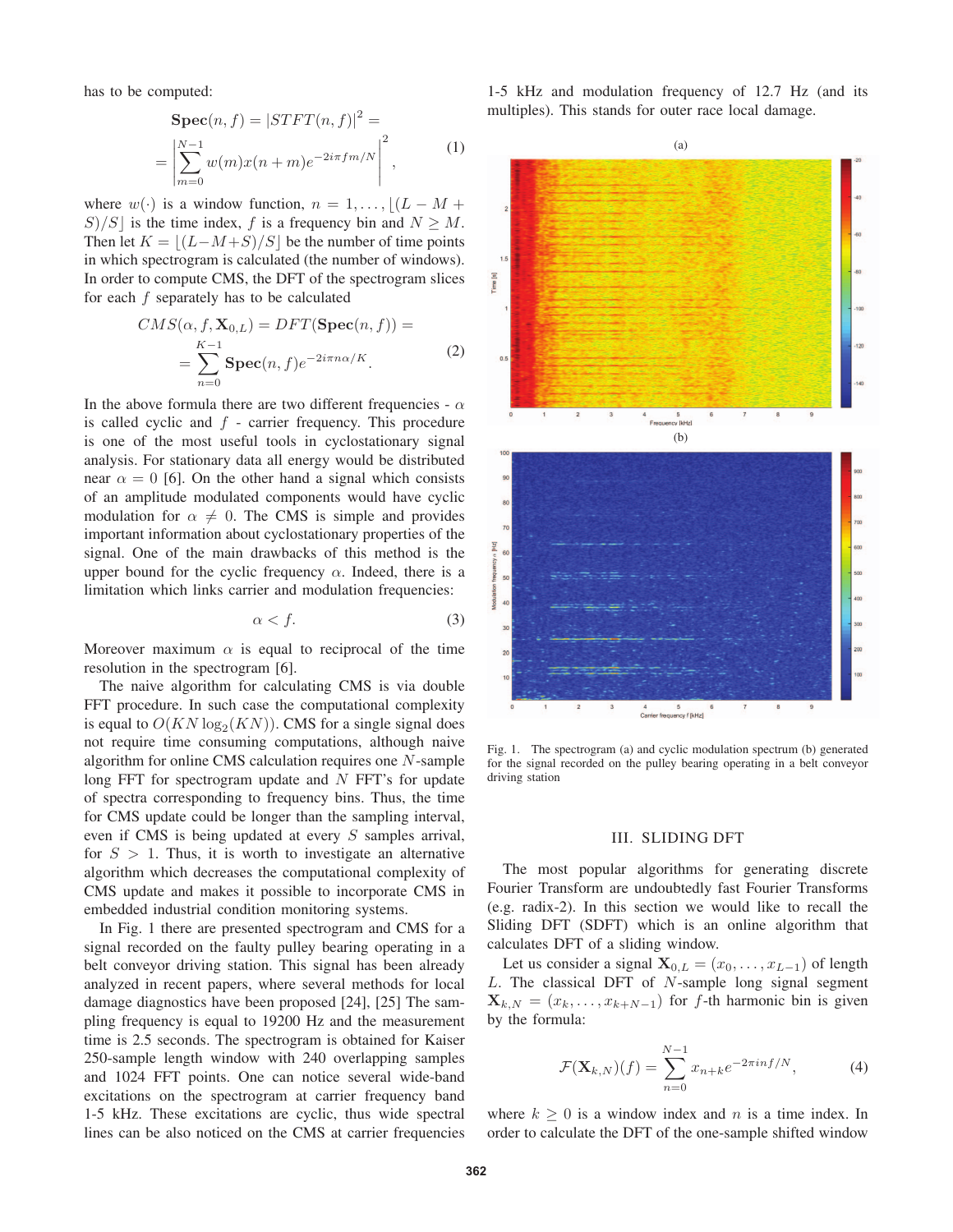$\mathbf{X}_{k+1,N}$  we use equation [23]:

$$
\mathcal{F}(\mathbf{X}_{k+1,N})(f) = \sum_{n=0}^{N-1} x_{n+k+1} e^{-2\pi i n f/N}
$$
  
\n
$$
[l = n+1] \sum_{l=1}^{N} x_{l+k} e^{-2\pi i (l-1) f/N},
$$
\n(5)

with substitution  $l = n + 1$ . Now one can add the last term separately, add the 0-th term and subtract it outside the sum operator:

$$
\mathcal{F}(\mathbf{X}_{k+1,N})(f) = x_{N+k}e^{-2\pi if(N-1)/N} - x_k e^{2\pi if/N} + \sum_{l=0}^{N-1} x_{l+k}e^{-2\pi i(l-1)f/N}.
$$
\n(6)

Finally one can factor out the common term  $e^{2\pi i f/N}$  and obtain formula for SDFT for f-th harmonic bin:

$$
\mathcal{F}(\mathbf{X}_{k+1,N},f) = e^{2\pi i f/N} \left( \mathcal{F}(\mathbf{X}_{k,N},f) + x_{N+k} - x_k \right),\tag{7}
$$

since f is integer and thus,  $e^{-2\pi f} = 1$ .

SDFT algorithm is especially beneficial in case of DFT calculation from a one-sample sliding window. The algorithm is really simple and its computational complexity is  $O(N)$ for a single update, which is much lower than  $O(N \log_2(N))$ for FFT. Moreover, SDFT outperforms FFT even when the spectrum is being updated at every  $S$  samples, for certain S, since SDFT for N such updates takes  $O(N^2)$  and FFT - $O(N^2 \log_2(N)/S)$ .

# IV. ONLINE ALGORITHM FOR CMS CALCULATION

As we presented in Section III SDFT can impressively speed up the online DFT computation in specific cases. The idea of fast CMS online update is based on incorporation of SDFT algorithm. In this section we present two novel approaches to update the CMS. Both of them can give a possibility for online calculation of CMS.

Let us recall that SDFT computes DFT at a fixed number of points, i.e. size of the basis signal cannot increase. This is a crucial feature, which point out the need of analysis two separate cases. Let us consider signal  $X_{0,L}$  and corresponding spectrogram  $\textbf{Spec}(n, f)$  for a given spectral frequency f and time indexes  $n = 0, \ldots, K-1$ . Then a new measurement  $x_L$  is recorded and spectrogram  $\textbf{Spec}(n, f)$  can be updated. There are two possible ways to update the CMS. The first one is to calculate  $(K + 1)$ -sample long DFT for each frequency bin at every new spectrum arrival. Therefore the range of the signal for which CMS is calculated increases with respect to time. Namely, for a given spectral and cyclic frequencies increasing-size  $CMS_{IS}$  is given by formula:

$$
CMS_{IS}(\alpha, f, \mathbf{X}_{0,L+1}) = \sum_{n=0}^{K} \mathbf{Spec}(n, f) e^{-2\pi i \alpha n/(K+1)},
$$
\n(8)

since the time axis of the updated spectrogram consist of  $K + 1$  points. In the second case K-sample long DFT is

calculated for each frequency bin. Thus, the oldest spectrum of spectrogram is left out in CMS calculation when the new spectrum arrives. Indeed, for a given spectral and cyclic frequencies moving-window  $CMS_{MW}$  is defined as:

$$
CMS_{MW}(\alpha, f, \mathbf{X}_{0,L+1}) = \sum_{n=1}^{K} \mathbf{Spec}(n, f) e^{-2\pi i \alpha n/K},
$$
\n(9)

since the time axis of the updated spectrogram consists of  $K$  points. Each of the case will be analyzed separately and slightly different algorithms are going to be presented for each approach.

## *A. Increasing-size CMS algorithm*

Recall that CMS procedure consists of two steps. The first one is simply computation of the spectrogram. Let us consider STFT with rectangular window. Let us denote **Spec**<sub>K−1</sub> as the spectrogram with  $K-1$  time points for each of  $N$  frequency bins. Due to  $(1)$ , the updated spectrogram  $\textbf{Spec}_K$  is given by the formula:

$$
\text{Spec}(K, f) = \left| e^{2i\pi f/N} \left[ STFT(K-1, f) + \right. \right. \tag{10}
$$
\n
$$
+ x_L - x_{L-N-1} \right] \Big|^2.
$$

The second step of the  $CMS_{IS}$  algorithm is calculation of the DFT for each of  $N$  frequency bins. In this approach SDFT cannot be used in this step, since length of each time series corresponding to a frequency bin  $f$  is increasing in time. Thus, FFT might be used instead.

TABLE I COMPUTATIONAL COST FOR  $CMS_{IS}$ 

| novel algorithm            |                      |  |
|----------------------------|----------------------|--|
| step                       | computational cost   |  |
| STFT update                | O(N)                 |  |
| $K$ -long FFT for each $f$ | $O(NK \log_2 K)$     |  |
| final complexity           | $O(N \log_2(2K^K))$  |  |
| standard algorithm         |                      |  |
| step                       | computational cost   |  |
| STFT update                | $O(N \log_2 N)$      |  |
| $K$ -long FFT for each $f$ | $O(NK \log_2 K)$     |  |
| final complexity           | $O(N \log_2(N K^K))$ |  |

The computational complexity of each step of  $CMS_{IS}$ update is given in Table I. Moreover the novel algorithm is compared with the standard one based on double FFT usage. Clearly, the final computational complexity is lower for the  $CMS_{IS}$  with SDFT comparing to  $CMS_{IS}$  based on double FFT. The computational complexity for novel algorithm is  $O(N \log_2(2K^K))$  and  $O(N \log_2(NK^K))$  for the standard one. This proves the benefits of the proposed method.

## *B. Moving-window CMS algorithm*

The proposed algorithm for  $CMS_{IS}$  is efficient, although one can look for even quicker method. The main drawback is obviously the second step, where the FFT has to be applied. In order to overcome this issue, the special case of CMS is analyzed, where the SDFT can be used for both stages.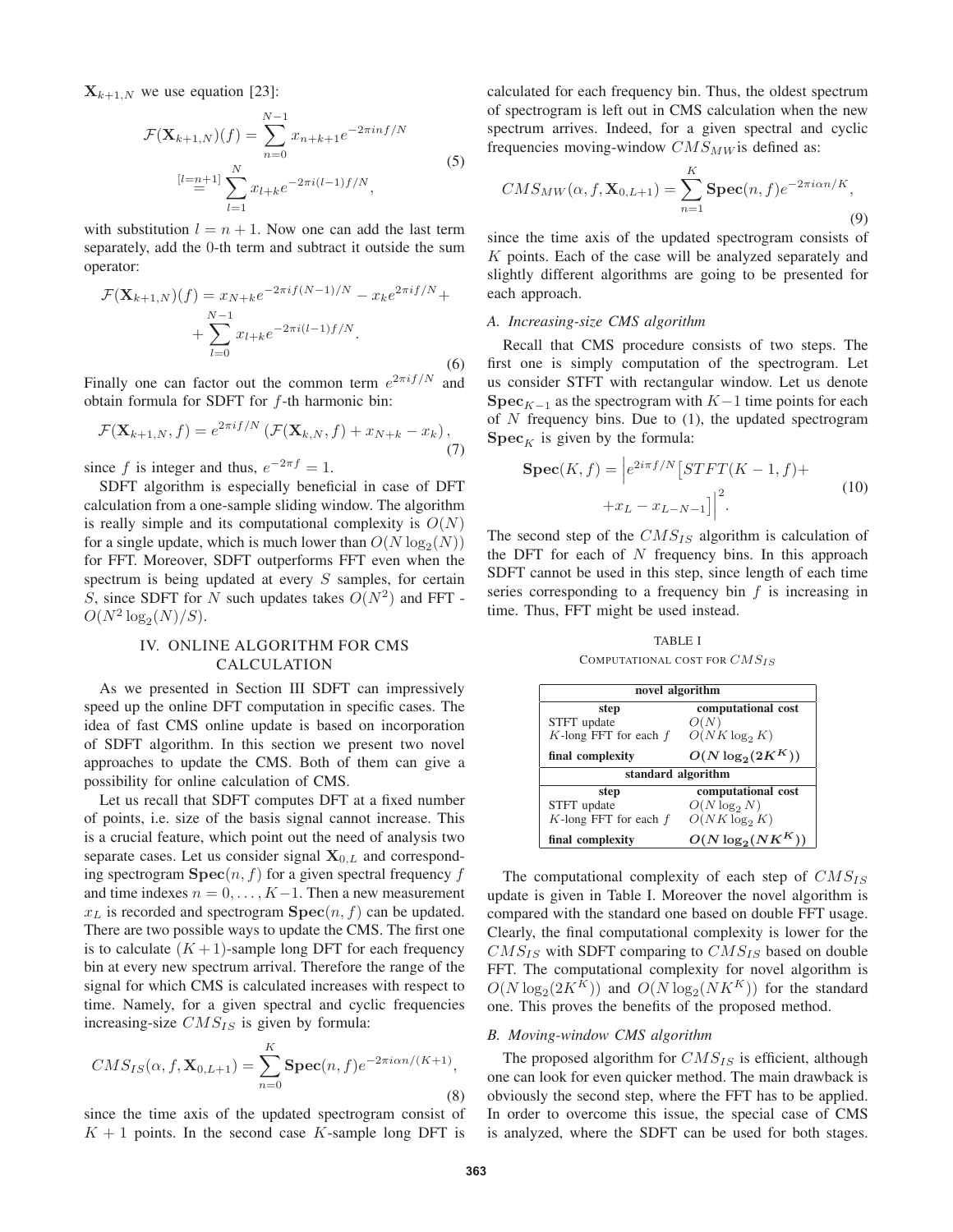Clearly, the first phase in  $CMS_MW$  procedure is exactly the same like in  $CMS_{IS}$ , i.e. **Spec**<sub>K−1</sub> is updated to **Spec**<sub>K</sub> using SDFT. Once the  $\text{Spec}_K$  is computed, the K-sample long DFT of the spectrogram (10) is calculated for each of N frequency bins. Obviously, in this approach the length of time points do not increase with respect to time. Thus, there is a possibility to apply a SDFT algorithm and  $CMS_{MW}$  is expressed by formula:

$$
CMS_{MW}(\alpha, f, \mathbf{X}_{0,L+1}) = e^{2\pi i \alpha/N} \left[ \ CMS(\alpha, \mathbf{X}_{0,L}, f) - \mathbf{Spec}(0, f) + \mathbf{Spec}(K-1, f) \right]
$$
\n(11)

In Table II computational cost for  $CMS_{MW}$  is presented. The novel and standard algorithms are compared. In

TABLE II COMPUTATIONAL COST FOR  $CMS_{MW}$ 

| novel algorithm               |                               |
|-------------------------------|-------------------------------|
| step                          | computational cost            |
| STFT update                   | O(N)                          |
| single f CMS updatevia SDFT   | O(K)                          |
| final complexity              | $O(N(K+1))$                   |
| standard algorithm            |                               |
| step                          | computational cost            |
| STFT update                   | $O(N \log_2 N)$               |
| single $f$ CMS update via FFT | $O(K \log_2 K)$               |
| final complexity              | $O(N(\log_2 N + K \log_2 K))$ |

this approach the usage of SDFT is even more beneficial. The computation complexity for proposed method is just  $O(N(K + 1))$ , since STFT update takes  $O(N)$  and N updates of  $K$ -sample long spectra via SDFT takes  $O(NK)$ . Naive algorithm which involves double FFT takes finally  $O(N(\log_2 N + K \log_2 K))$ , i.e.  $O(N \log_2 N)$  for STFT update and N K-sample long FFT's  $(O(K \log_2 K)$  each). The assumption for fixed length of DFT in calculation of CMS gave a possibility for double usage of SDFT and speed up the algorithm significantly. Furthermore, it is more reasonable to assume fixed number of time points, otherwise the sample size will increase rapidly and it would be impossible to storage such amount of data. Moreover, it also affects the computational time.

### V. CONCLUSIONS

In this paper the SDFT algorithm and CMS procedure were presented. Moreover, the computational efficiency of CMS was analyzed. However, the method is effective, the well known algorithms are not enough efficient for online usage. In order to overcome this issue two novel algorithms that involve SDFT for CMS update calculation have been proposed, which is the main contribution of the paper. Two different cases has been diagnosed and described. They differ in the way of CMS updating. In one case, length of DFT calculated in second step of CMS is fixed  $(CMS_{MW})$ , while in the second one it can increase in time  $(CMS_{IS})$ . For each case the novel algorithm was introduced and compared with the standard one based of double FFT. It was presented that proposed methods can significantly speed up the CMS

calculation. The smallest computational complexity was obtained for the  $CMS_{MW}$ . It can reduce complexity of update from  $O(N (\log_2 N + K \log_2 K))$  in standard method to just  $O(N(K+1))$ . The novel update algorithm is more efficient and give a possibility for online calculation for each new recorded measurement.

#### **REFERENCES**

- [1] P. McFadden and J. Smith, "Model for the vibration produced by a single point defect in a rolling element bearing," *Journal of sound and vibration*, vol. 96, no. 1, pp. 69–82, 1984.
- [2] J. Antoni, "Fast computation of the kurtogram for the detection of transient faults," *Mechanical Systems and Signal Processing*, vol. 21, no. 1, pp. 108–124, 2007.
- [3] T. Barszcz and A. JabŁoński, "A novel method for the optimal band selection for vibration signal demodulation and comparison with the kurtogram," *Mechanical Systems and Signal Processing*, vol. 25, no. 1, pp. 431–451, 2011.
- [4] T. Barszcz and A. Jabłoński, "Analysis of kurtogram performance in case of high level non-gaussian noise," *Proc. of ICSV*, 2009.
- [5] R. Zimroz, J. Obuchowski, and A. Wylomanska, "Vibration analysis of copper ore crushers used in mineral processing plantâ $\tilde{A}$ Tproblem of bearings damage detection in presence of heavy impulsive noise," in *Advances in Condition Monitoring of Machinery in Non-Stationary Operations*. Springer, 2016, pp. 57–70.
- [6] J. Antoni, "Cyclostationarity by examples," *Mechanical Systems and Signal Processing*, vol. 23, no. 4, pp. 987–1036, 2009.
- [7] H. L. Hurd and A. Miamee, *Periodically correlated random sequences: Spectral theory and practice*. John Wiley & Sons, 2007, vol. 355.
- [8] E. Serpedin, F. Panduru, I. Sarı, and G. B. Giannakis, "Bibliography on cyclostationarity," *Signal Processing*, vol. 85, no. 12, pp. 2233–2303, 2005.
- [9] W. A. Gardner, A. Napolitano, and L. Paura, "Cyclostationarity: Half a century of research," *Signal processing*, vol. 86, no. 4, pp. 639–697, 2006.
- [10] A. Napolitano, "Cyclostationarity: New trends and applications," *Signal Processing*, vol. 120, pp. 385–408, 2016.
- [11] A. Raad, J. Antoni, and M. Sidahmed, "Indicators of cyclostationarity: Theory and application to gear fault monitoring," *Mechanical Systems and Signal Processing*, vol. 22, no. 3, pp. 574–587, 2008.
- [12] P. Borghesani, P. Pennacchi, R. Ricci, and S. Chatterton, "Testing second order cyclostationarity in the squared envelope spectrum of nonwhite vibration signals," *Mechanical Systems and Signal Processing*, vol. 40, no. 1, pp. 38–55, 2013.
- [13] J. Urbanek, T. Barszcz, and J. Antoni, "Time–frequency approach to extraction of selected second-order cyclostationary vibration components for varying operational conditions," *Measurement*, vol. 46, no. 4, pp. 1454–1463, 2013.
- [14] J. Urbanek, T. Barszcz, R. Zimroz, and J. Antoni, "Application of averaged instantaneous power spectrum for diagnostics of machinery operating under non-stationary operational conditions," *Measurement*, vol. 45, no. 7, pp. 1782–1791, 2012.
- [15] J. Antoni, J. Daniere, F. Guillet, and M. El Badaoui, "Blind separation and identification of cyclostationary processes," in *Acoustics, Speech, and Signal Processing (ICASSP), 2002 IEEE International Conference on*, vol. 3. IEEE, 2002, pp. III–3077.
- [16] A. Wyłomańska, J. Obuchowski, R. Zimroz, and H. Hurd, "Periodic autoregressive modeling of vibration time series from planetary gearbox used in bucket wheel excavator," in *Cyclostationarity: Theory and Methods*. Springer, 2014, pp. 171–186.
- [17] R. Zimroz and W. Bartelmus, "Gearbox condition estimation using cyclo-stationary properties of vibration signal," in *Key Engineering Materials*, vol. 413. Trans Tech Publ, 2009, pp. 471–478.
- [18] J. Antoni, F. Bonnardot, A. Raad, and M. El Badaoui, "Cyclostationary modelling of rotating machine vibration signals," *Mechanical systems and signal processing*, vol. 18, no. 6, pp. 1285–1314, 2004.
- [19] J. Antoni and D. Hanson, "Detection of surface ships from interception of cyclostationary signature with the cyclic modulation coherence," *Oceanic Engineering, IEEE Journal of*, vol. 37, no. 3, pp. 478–493, 2012.
- [20] P. Borghesani, "The envelope-based cyclic periodogram," *Mechanical Systems and Signal Processing*, vol. 58, pp. 245–270, 2015.